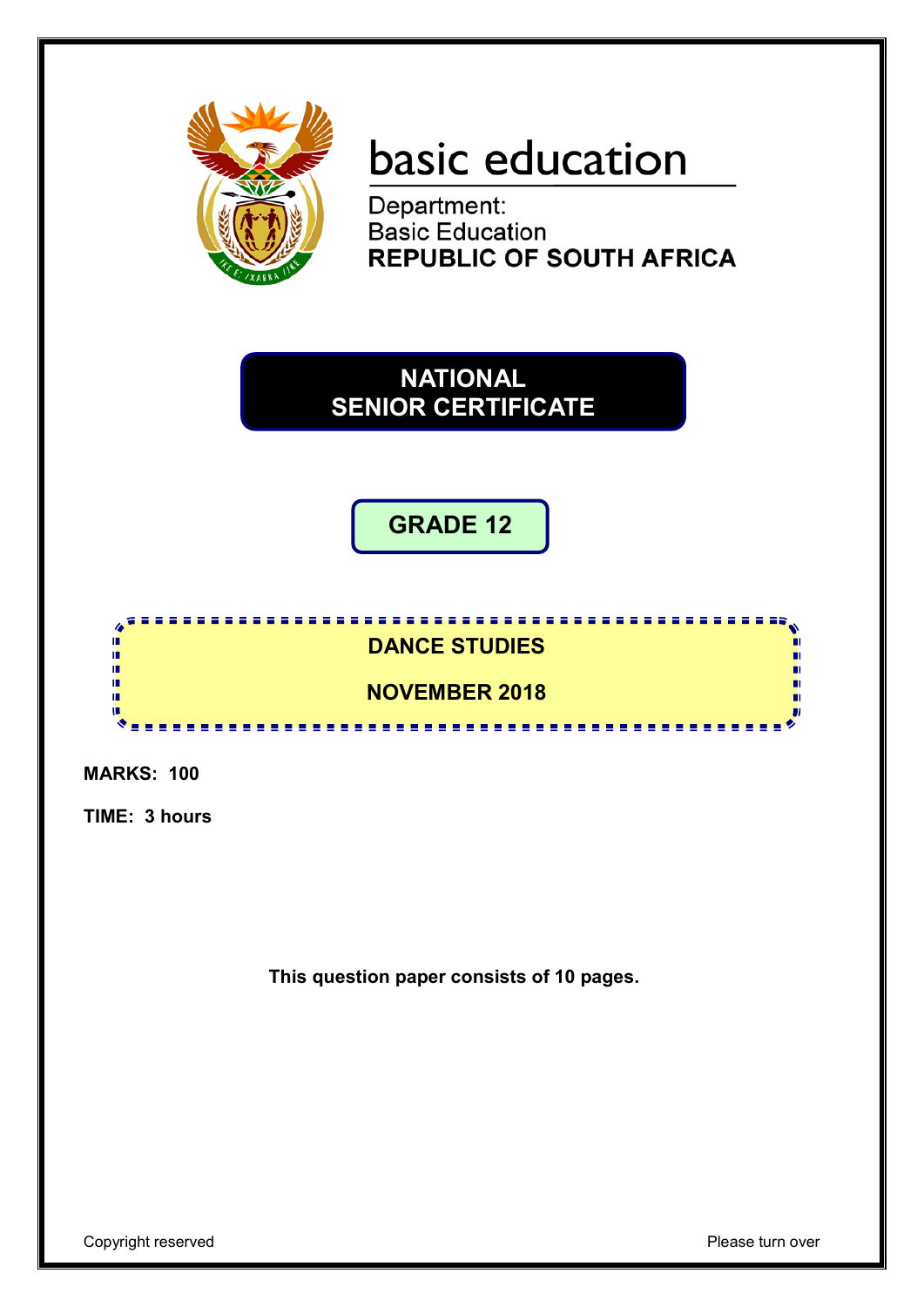#### **INSTRUCTIONS AND INFORMATION**

1. This question paper consists of TWO sections with 11 questions in total. Answer only SEVEN questions as follows:

SECTION A: SAFE DANCE PRACTICE AND HEALTH CARE (40 marks)

- Answer THREE of the four questions in this section.
	- You have a choice between QUESTION 4 and QUESTION 5. If you answer both questions, only the FIRST answer will be marked.

SECTION B: DANCE HISTORY AND LITERACY (60 marks)

- Answer FOUR of the six questions in this section.
- You have a choice between QUESTION 8, QUESTION 9 and QUESTION 10. If you answer all three questions, only the FIRST answer will be marked.
- 2. Number the answers correctly according to the numbering system used in this question paper.
- 3. Read each question carefully and take note of what is required.
- 4. One-word answers will NOT be accepted if you are requested to explain/ elaborate/describe/analyse/evaluate/compare, etc. Write your answers in full sentences.
- 5. You may do rough planning in the ANSWER BOOK. Draw a line through any work that should NOT be marked.
- 6. You will be assessed on your ability to:
	- Write in only one language
	- Organise and communicate information clearly
	- Use the specific format required in certain questions
	- Use specialist dance terminology where appropriate
- 7. Write neatly and legibly.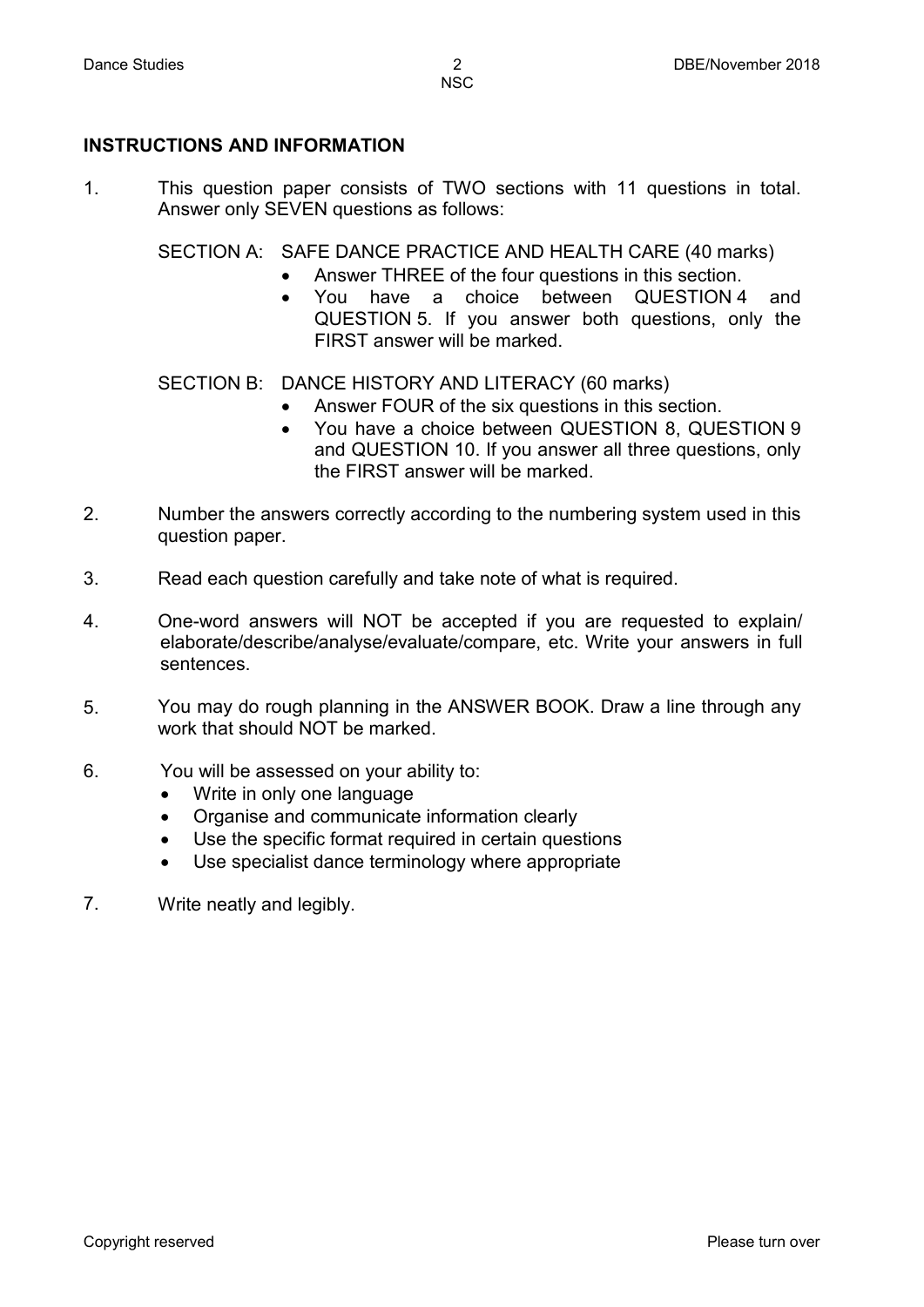# **SECTION A: SAFE DANCE PRACTICE AND HEALTH CARE**

#### **QUESTION 1: COMPONENTS OF FITNESS (COMPULSORY)**

- 1.1 Give a definition for EACH of the FIVE components of fitness below.
	- Core stability
	- Flexibility
	- Strength
	- Endurance/Stamina
	- Neuromuscular skills (5)
- 1.2 Analyse how inadequate core stability could affect a dancer's performance. (5)
- 1.3 In your opinion, how could you develop high levels of fitness in your dance classes? Give detailed examples to substantiate your answer. (5)

**QUESTION 2: CAUSES OF INJURIES (COMPULSORY)**

Explain how poor dance technique can lead to injuries in the dance class. Give examples to substantiate your answer. **[7]**

#### **QUESTION 3: NUTRITION AND HYDRATION (COMPULSORY)**

- 3.1 Explain how good nutrition can enhance a dancer's technical ability and dance performance. Give examples to substantiate your answer. (4)
- 3.2 Explain why dancers have to stay hydrated during classes and performances. (4)

**[15]**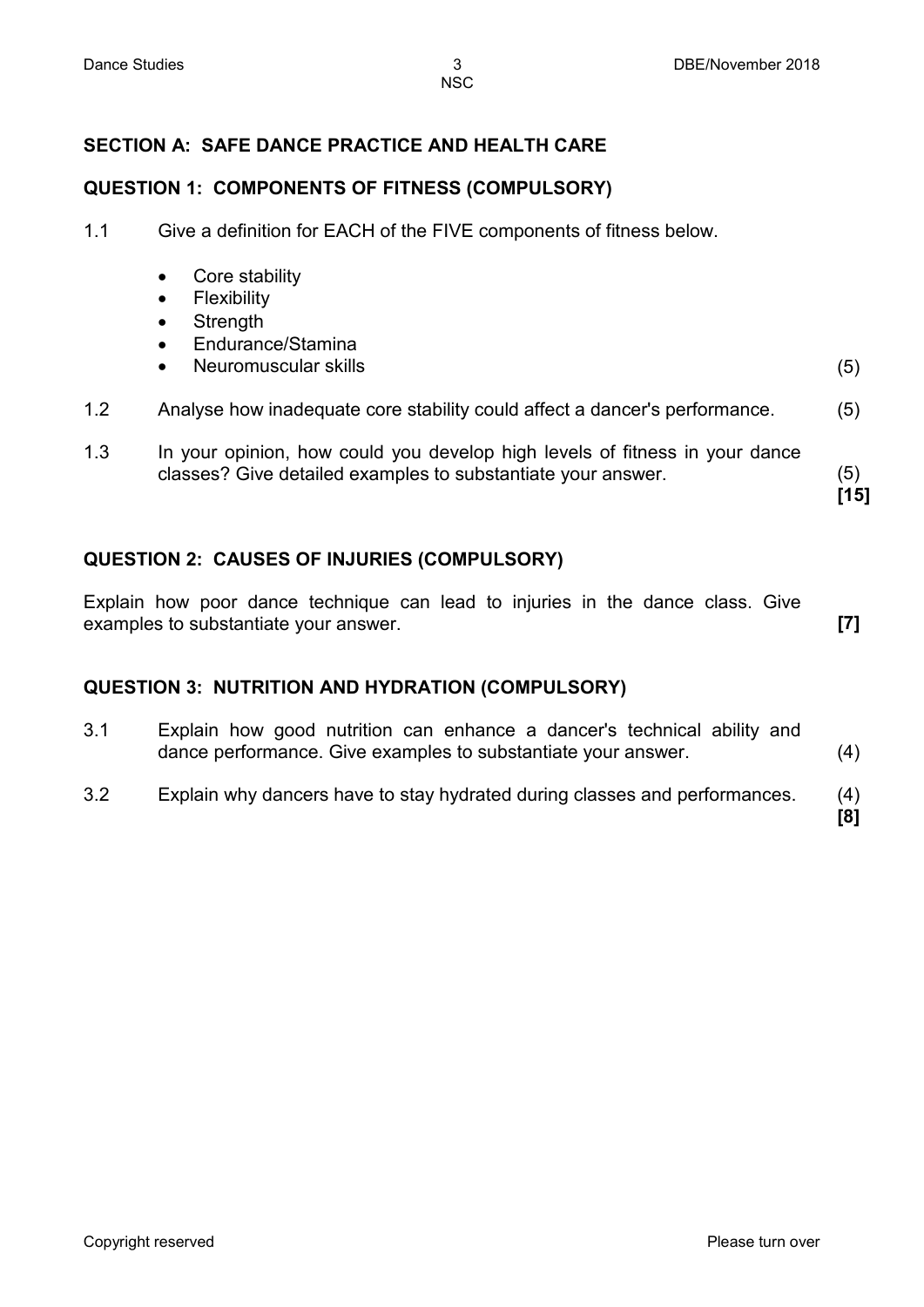**NOTE:** You have a choice between QUESTION 4 and QUESTION 5. Answer only ONE of these questions.

#### **QUESTION 4: MUSCLES AND ANATOMICAL ACTIONS (CHOICE QUESTION)**

- **NOTE:** Answer this choice question only if you have studied muscles and anatomical actions in class.
- 4.1 Choose an action from COLUMN B that matches a muscle in COLUMN A. Write only the letter (A–D) next to the question numbers (4.1.1 to 4.1.4) in the ANSWER BOOK.

|       | <b>COLUMN A</b>  |   | <b>COLUMN B</b>                          |
|-------|------------------|---|------------------------------------------|
| 4.1.1 | <b>Gracilis</b>  | A | involved in lateral flexion of the trunk |
| 4.1.2 | <b>Trapezius</b> | B | involved in adduction of the hip joint   |
| 4.1.3 | Gluteus maximus  |   | involved in stabilisation of the scapula |
| 4.1.4 | External oblique | D | involved in extension of the hip joint   |
|       |                  |   |                                          |

4.2 Refer to the image below and answer the following questions related to the anatomical actions occurring in this movement.



[Source: www.pinterest.com]

- 4.2.1 Which muscle is responsible for the anatomical action occurring in the elbow joints?
- 4.2.2 Which muscle is responsible for the anatomical action occurring in the head?
- 4.2.3 Name ONE action occurring in the hip joint and ONE muscle responsible for the action. (2)
- 4.2.4 Name ONE muscle responsible for the anatomical action occurring in the knee joint. (1)
- 4.2.5 Name ONE muscle responsible for the anatomical action occurring in the ankle joint.

(1) **[10]**

(1)

(1)

 $(4)$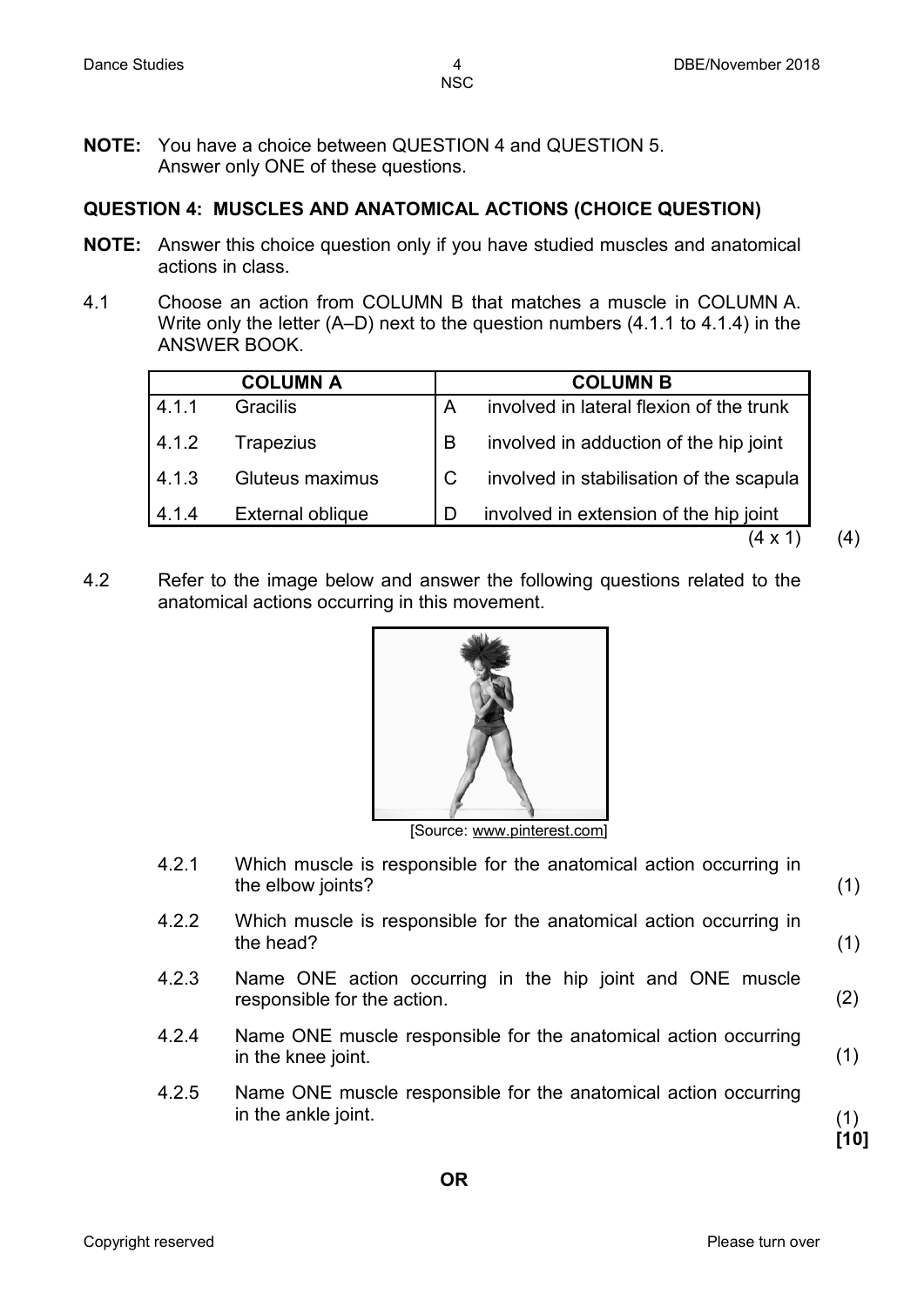#### **QUESTION 5: SAFE DANCE PRACTICE AND MOVEMENT QUALITY (CHOICE QUESTION)**

5.1 Indicate whether the following statements are TRUE or FALSE. Write only 'true' or 'false' next to the question numbers (5.1.1 to 5.1.4) in the ANSWER BOOK.

| 5.1.1 | A good cool down prevents blood from pooling in the limbs.        |  |
|-------|-------------------------------------------------------------------|--|
| 5.1.2 | A dynamic warm-up involves continuous movement.                   |  |
| E 1 2 | During a cool down lactic acid is removed from muscles to provent |  |

- 5.1.3 During a cool down lactic acid is removed from muscles to prevent cramps. (1)
- 5.1.4 During a cool down the heart rate increases. (1)
- 5.2 Knowledge of movement qualities contributes to a high level of performance.

Explain the following movement qualities:

| 5.2.1 | <b>Musicality</b>  | (1)         |
|-------|--------------------|-------------|
| 5.2.2 | <b>Transitions</b> | (1)         |
| 5.2.3 | <b>Dynamics</b>    | (1)         |
| 5.2.4 | Projection         | (1)         |
| 5.2.5 | Fluency            | (1)         |
| 5.2.6 | Commitment         | (1)<br>[10] |

**TOTAL SECTION A: 40**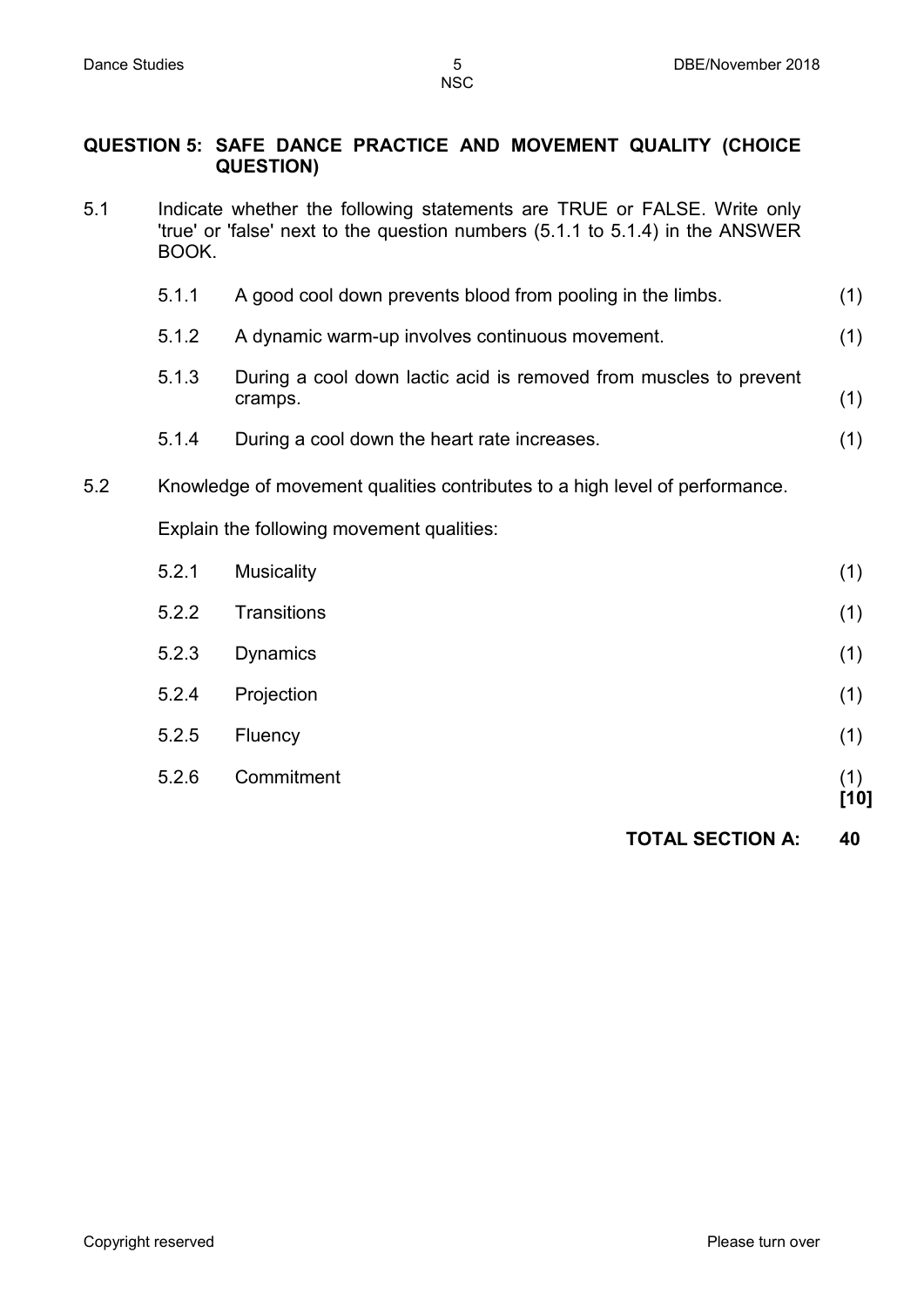### **SECTION B: DANCE HISTORY AND LITERACY**

#### **QUESTION 6: TECHNIQUE OF DANCE MAJOR (COMPULSORY)**

6.1 Name your dance major.

| 6.2 | Name FIVE techniques used in your dance major.        | (5)         |
|-----|-------------------------------------------------------|-------------|
| 6.3 | Outline EACH of the techniques named in QUESTION 6.2. | (5)<br>[10] |

#### **QUESTION 7: DANCE ELEMENTS AND CHOREOGRAPHY (COMPULSORY)**

7.1 7.1.1 Analyse how the dance elements SPACE and FORCE are used in the image below. (4)

#### 7.1.2 Evaluate how the dance element TIME is used in the image below. (2)



[Source: [http://www.danceconsortium.com\]](http://www.danceconsortium.com/)

7.2 How did the choreography practical assessment task (PAT 1) develop you as a person and as a dancer? (4)

**[10]**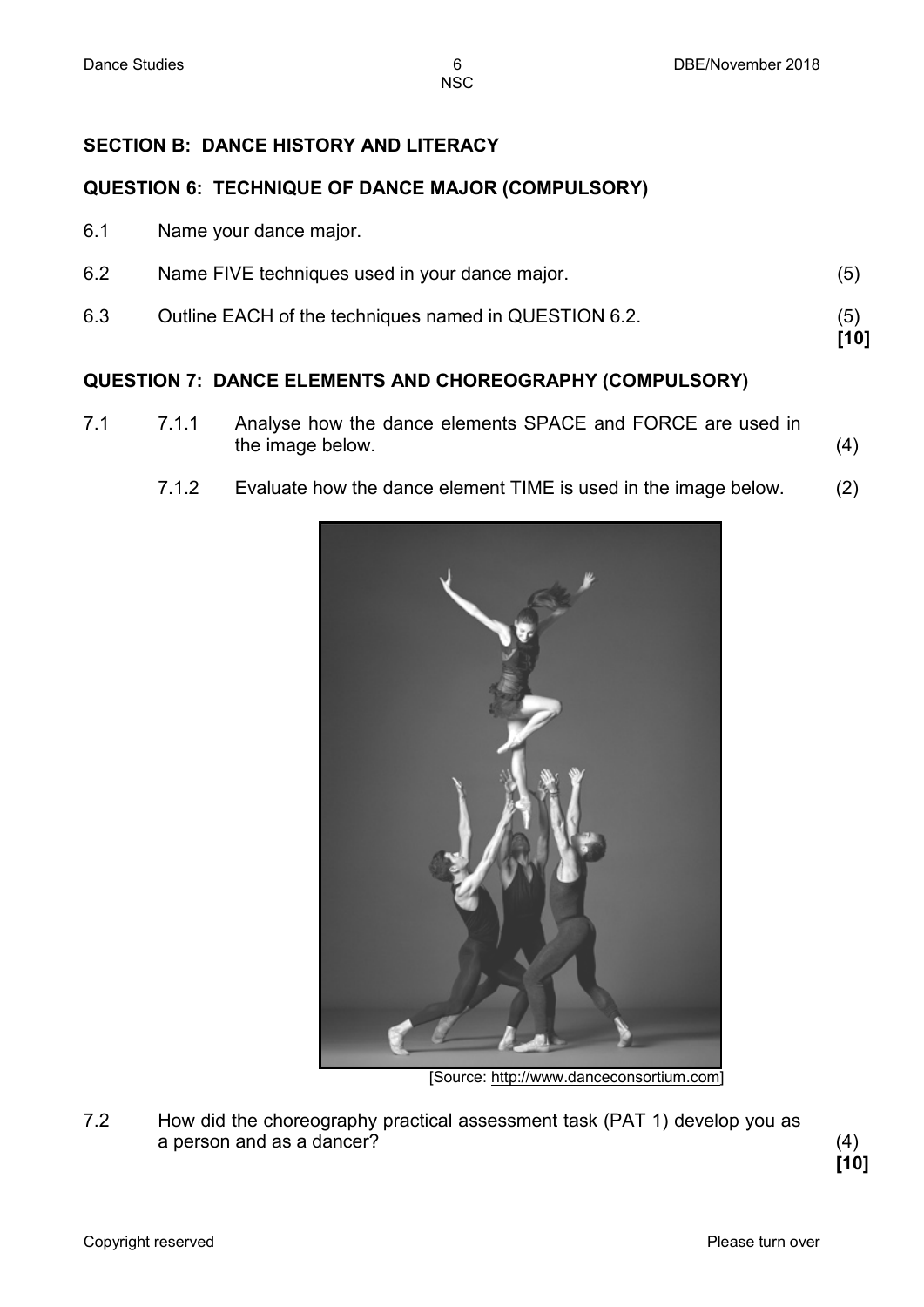**NOTE:** You have a choice between QUESTION 8, QUESTION 9 and QUESTION 10. Answer only ONE of these questions.

#### **QUESTION 8: ALVIN AILEY AND** *REVELATIONS* **(CHOICE QUESTION)**

Imagine you are Alvin Ailey and you are being interviewed. Answer the following questions. Marks will be awarded for the correct format for an interview.

Correct format for an interview. (2)

| 8.1 | Describe your childhood.                                                |     |
|-----|-------------------------------------------------------------------------|-----|
| 8.2 | Explain how your upbringing helped to inspire some of your dance works. | (3) |
| 8.3 | Outline your contribution to dance and society.                         |     |

8.4 Describe how you used production elements in the themes of 'Pilgrims of Sorrow' and *'*Move Members Move', as shown in the images below.





[Photographs by Gert Krautbauer] (6)

| 8.7 | In your opinion, what makes Revelations such a timeless piece?                                                       | (3)<br>[30] |
|-----|----------------------------------------------------------------------------------------------------------------------|-------------|
| 8.6 | Explain how you showed deep emotions in your movement vocabulary in<br>'Pilgrims of Sorrow' and 'Move Members Move'. | (6)         |
| 8.5 | Explain how the music enhanced Revelations.                                                                          | (5)         |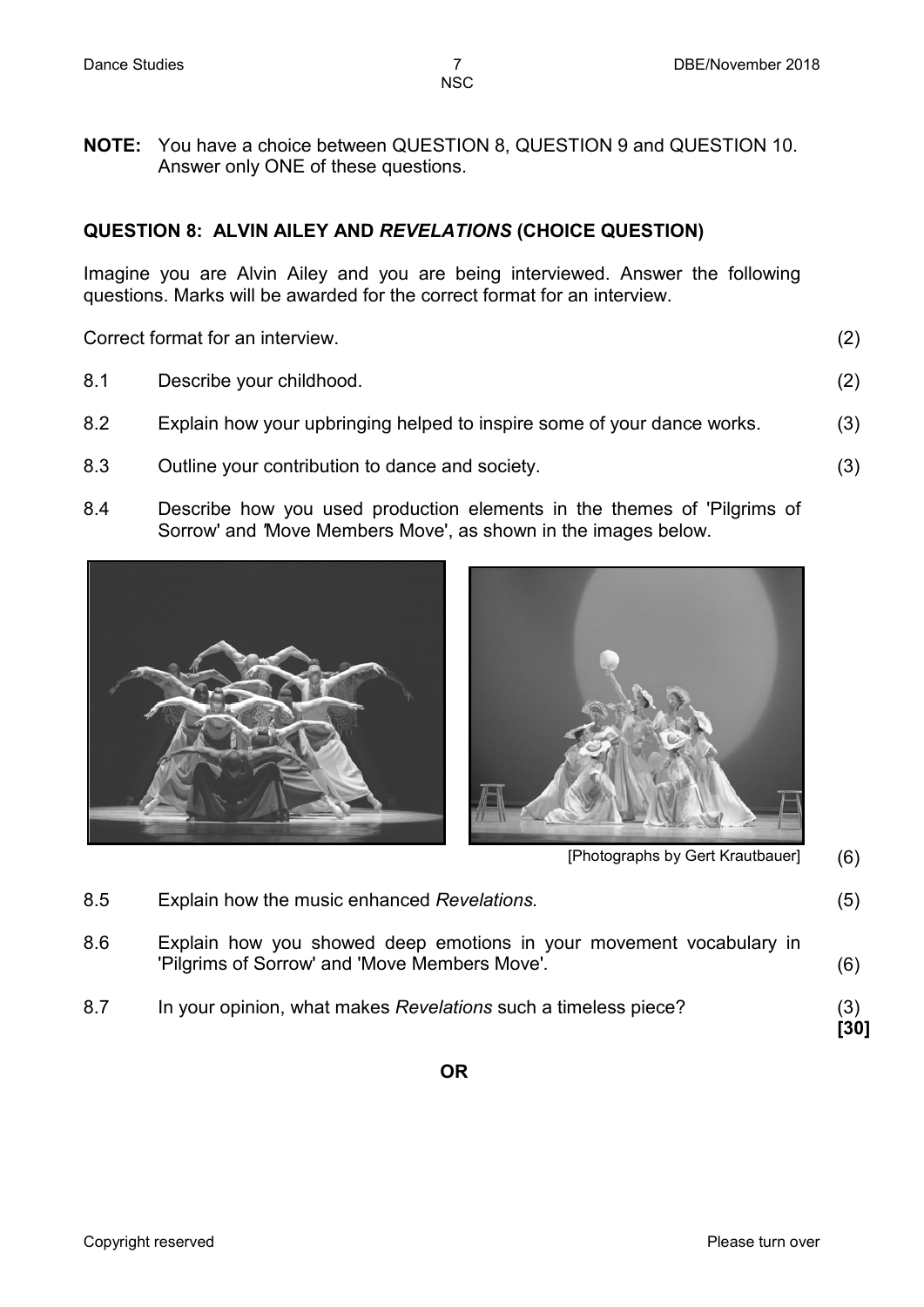### **QUESTION 9: GREGORY MAQOMA AND** *FOUR SEASONS* **(CHOICE QUESTION)**

Imagine you are Gregory Maqoma and you are being interviewed. Answer the following questions. Marks will be awarded for the correct format for an interview.

Correct format for an interview. (2)

| 9.1 | Describe how your interest in dance started.                 |     |
|-----|--------------------------------------------------------------|-----|
| 9.2 | Describe your professional career as a dancer/choreographer. | (3) |
| 9.3 | Outline your contribution to dance and society.              |     |

- 9.3 Outline your contribution to dance and society.
- 9.4 Describe how you used production elements to show the different themes in 'Spring' and 'Autumn', as shown in the images below.





[Photographs by John Hogg] (6)

| 9.7 | In your opinion, what makes Four Seasons such a relevant dance work in<br>today's society? | (3)<br>[30] |
|-----|--------------------------------------------------------------------------------------------|-------------|
| 9.5 | Explain how the music enhanced Four Seasons.                                               | (5)         |
| 9.6 | Explain the movement vocabulary you used in this dance work.                               | (6)         |

**OR**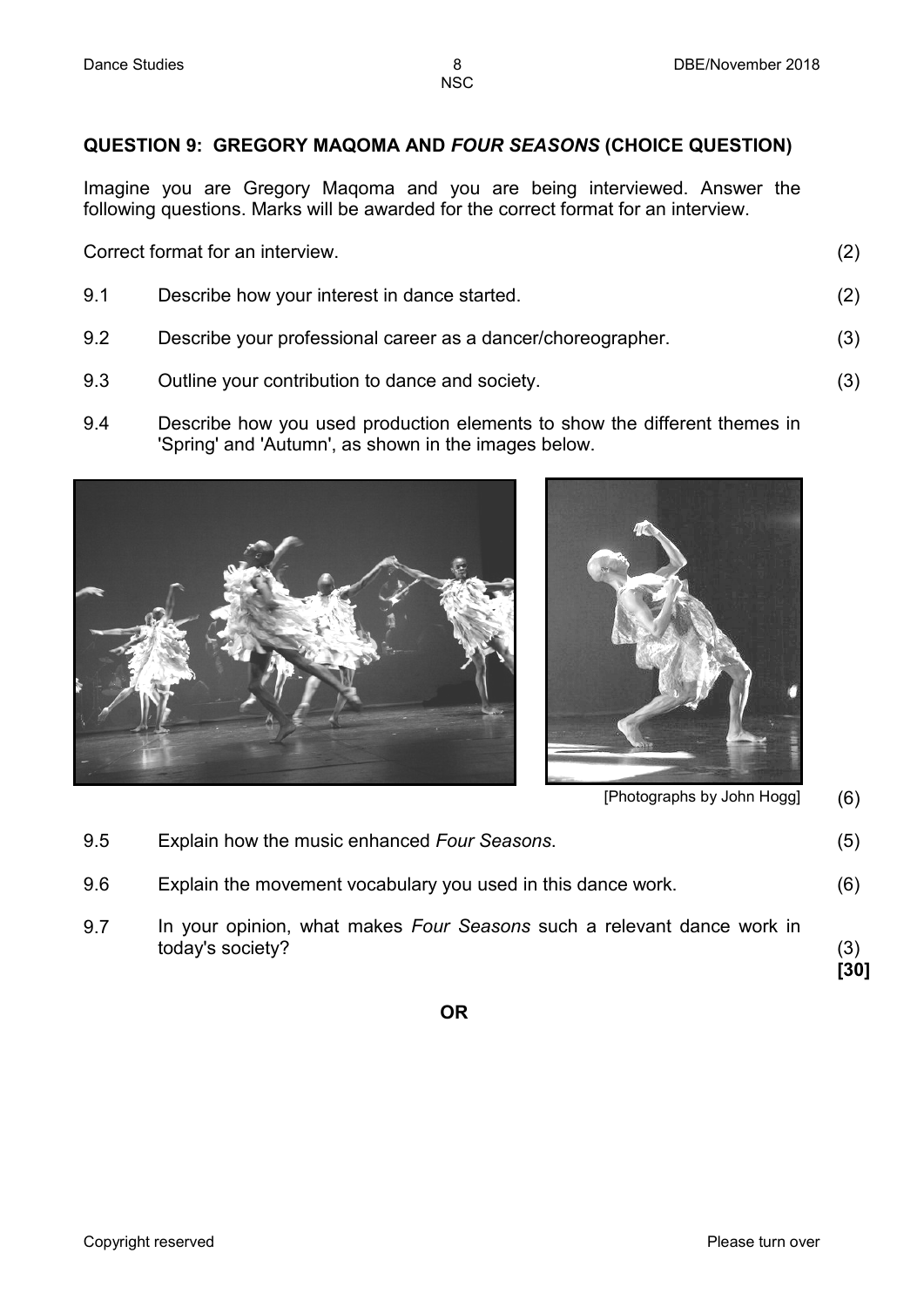### **QUESTION 10: CHOREOGRAPHER AND DANCE WORK (CHOICE QUESTION)**

Choose ONE of the choreographers and ONE of his/her dance works from the prescribed list below. Marks will be awarded for the correct format for an interview.

| <b>INTERNATIONAL CHOREOGRAPHERS</b> | <b>DANCE WORKS</b>                         |
|-------------------------------------|--------------------------------------------|
| <b>Christopher Bruce</b>            | <b>Ghost Dances</b>                        |
| George Balanchine                   | Apollo/Jewels (Emeralds, Rubies, Diamonds) |
| Jiři Kylián                         | Wings of Wax/Stamping Ground               |
| Martha Graham                       | Lamentation/Errand into the Maze           |
| <b>Matthew Bourne</b>               | Swan Lake/Cinderella                       |
| Mats Ek                             | Giselle/Swan Lake/Carmen                   |
| Pina Bausch                         | The Rite of Spring                         |
| Rudi van Dantzig                    | <b>Four Last Songs</b>                     |
| <b>William Forsythe</b>             | In the Middle, Somewhat Elevated           |
| SOUTH AFRICAN CHOREOGRAPHERS        | <b>DANCE WORKS</b>                         |
| <b>Alfred Hinkel</b>                | Cargo/I am Cinnamon/Rain in a Dead Man's   |
|                                     | Footprints/Last Dance (Bolero)             |
| Carolyn Holden                      | <b>Blood Wedding/Imagenes</b>              |
| Dada Masilo                         | Swan Lake/Romeo and Juliet                 |
| <b>Gary Gordon</b>                  | <b>Bessie's Head</b>                       |
| <b>Mavis Becker</b>                 | Flamenco de Africa                         |
| <b>Sylvia Glasser</b>               | <b>Tranceformations</b>                    |
| <b>Gregory Maqoma</b>               | BeautyTriology/Skeleton Dry                |
| Veronica Paeper                     | Orpheus in the Underworld/Carmen           |
| <b>Vincent Mantsoe</b>              |                                            |

Give the name of the choreographer and the title of the dance work that you have chosen.

Answer the questions as if you are the choreographer being interviewed.

|      | Correct format for an interview.                                                             | (2)         |
|------|----------------------------------------------------------------------------------------------|-------------|
| 10.1 | Describe your dance training and your professional career as a dancer/<br>choreographer.     | (5)         |
| 10.2 | Outline your contribution to dance and society.                                              | (3)         |
| 10.3 | Describe how the use of production elements enhanced the intent/theme of<br>this dance work. | (6)         |
| 10.4 | Explain how the music enhanced the dance work.                                               | (5)         |
| 10.5 | Explain how symbolism was used in the movement vocabulary of this dance<br>work.             | (6)         |
| 10.6 | Why would you recommend that people watch this dance work?                                   | (3)<br>[30] |